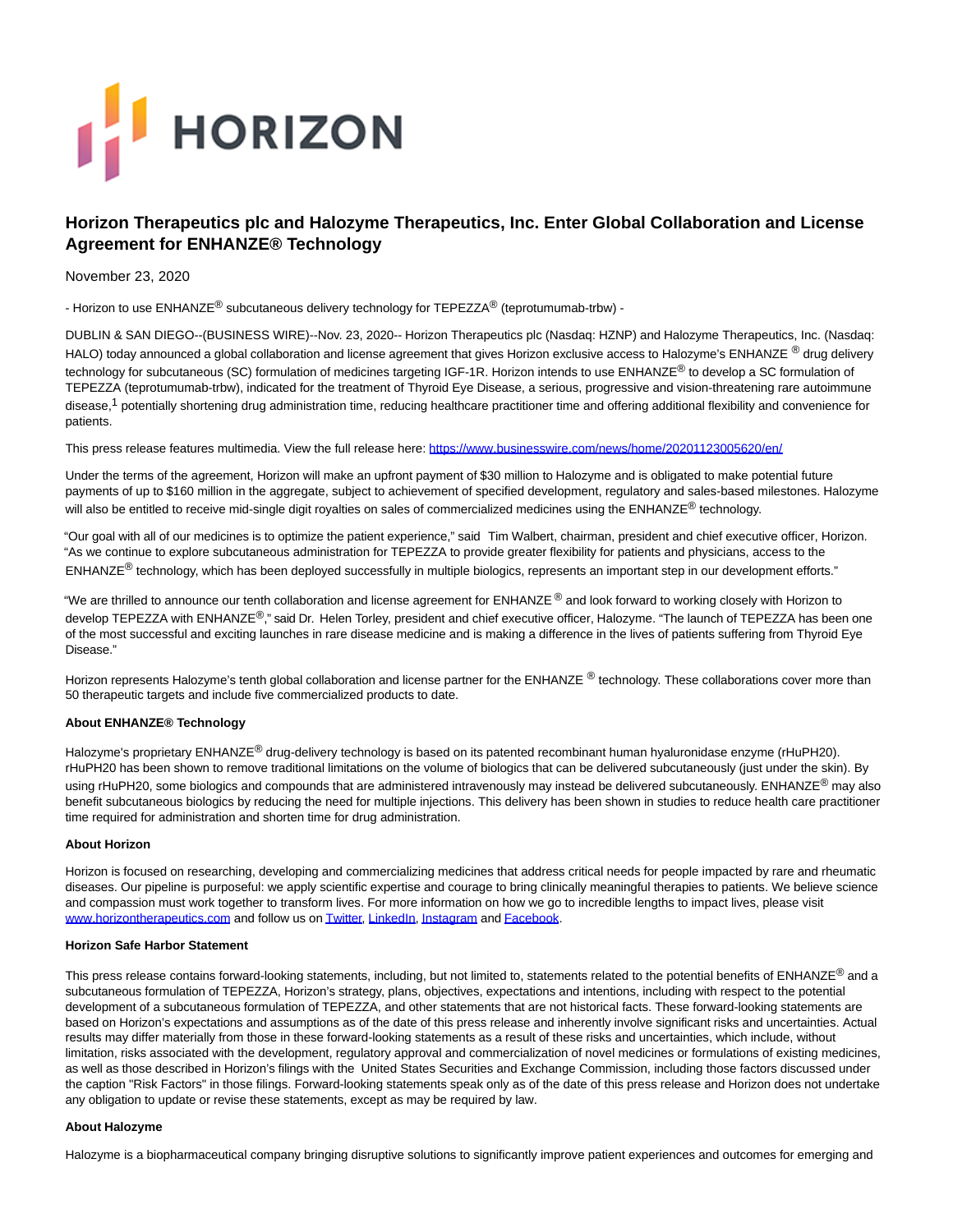established therapies. Halozyme advises and supports its biopharmaceutical partners in key aspects of new drug development with the goal of improving patients' lives while helping its partners achieve global commercial success. As the innovators of the ENHANZE® technology, which can reduce hours-long treatments to a matter of minutes, Halozyme's commercially validated solution has positively impacted more than 400,000 patient lives via five commercialized products across more than 100 global markets. Halozyme and its world-class partners are currently advancing multiple therapeutic programs intended to deliver innovative therapies, with the potential to improve the lives of patients around the globe. Halozyme's proprietary enzyme rHuPH20 forms the basis of the ENHANZE® technology and is used to facilitate the delivery of injected drugs and fluids, potentially reducing the treatment burden of other drugs to patients. Halozyme has licensed its ENHANZE® technology to leading pharmaceutical and biotechnology companies including Roche, Baxalta, Pfizer, Janssen, AbbVie, Lilly, Bristol-Myers Squibb, Alexion, argenx and Horizon Therapeutics. Halozyme derives revenues from these collaborations in the form of milestones and royalties as the Company's partners make progress developing and commercializing their products being developed with ENHANZE®. Halozyme is headquartered in San Diego. For more information visit [www.halozyme.com.](https://cts.businesswire.com/ct/CT?id=smartlink&url=http%3A%2F%2Fwww.halozyme.com&esheet=52334387&newsitemid=20201123005620&lan=en-US&anchor=www.halozyme.com&index=6&md5=e4f281a19227506e7002ceb700ac5524)

#### **Halozyme Safe Harbor Statement**

In addition to historical information, the statements set forth above include forward-looking statements including, without limitation, statements concerning the possible activity, benefits and attributes of ENHANZE®, the possible method of action of ENHANZE®, its potential application to aid in the dispersion and absorption of other injected therapeutic drugs and statements concerning certain other potential benefits of ENHANZE<sup>®</sup> including facilitating more rapid delivery of injectable medications through subcutaneous delivery and potentially lowering the treatment burden for patients. These forward-looking statements also include statements regarding the product development and regulatory efforts of Halozyme's ENHANZE  $^{\circledR}$ partner and Halozyme's potential receipt of payments associated with achievement of certain development, regulatory and sales-based milestones, and royalties on sales of commercialized products. These forward-looking statements involve risks and uncertainties that could cause actual results to differ materially from those in the forward-looking statements. The forward-looking statements are typically, but not always, identified through use of the words "believe," "enable," "may," "will," "could," "intends," "estimate," "anticipate," "plan," "predict," "probable," "potential," "possible," "should," "continue" and other words of similar meaning. Actual results could differ materially from the expectations contained in forward-looking statements as a result of several factors, including uncertainties concerning whether development, regulatory and sales-based milestones will be achieved, uncertainties concerning whether collaborative products are ultimately developed or commercialized, unexpected expenditures and costs, unexpected results or delays in development and regulatory review including potential delays caused by the current COVID-19 global pandemic, unexpected regulatory approval requirements, unexpected adverse events or patient outcomes and competitive conditions. These and other factors that may result in differences are discussed in greater detail in Halozyme's most recent Annual and Quarterly Reports filed with the Securities and Exchange Commission. Except as required by law, Halozyme undertakes no duty to update forward-looking statements to reflect events after the date of this release.

#### **About TEPEZZA**

#### **INDICATION**

TEPEZZA is indicated for the treatment of Thyroid Eye Disease.

#### **IMPORTANT SAFETY INFORMATION Warnings and Precautions**

**Infusion Reactions:** TEPEZZA may cause infusion reactions. Infusion reactions have been reported in approximately 4% of patients treated with TEPEZZA. Reported infusion reactions have usually been mild or moderate in severity. Signs and symptoms may include transient increases in blood pressure, feeling hot, tachycardia, dyspnea, headache and muscular pain. Infusion reactions may occur during an infusion or within 1.5 hours after an infusion. In patients who experience an infusion reaction, consideration should be given to premedicating with an antihistamine, antipyretic or corticosteroid and/or administering all subsequent infusions at a slower infusion rate.

**Preexisting Inflammatory Bowel Disease:** TEPEZZA may cause an exacerbation of preexisting inflammatory bowel disease (IBD). Monitor patients with IBD for flare of disease. If IBD exacerbation is suspected, consider discontinuation of TEPEZZA.

**Hyperglycemia:** Increased blood glucose or hyperglycemia may occur in patients treated with TEPEZZA. In clinical trials, 10% of patients (two-thirds of whom had preexisting diabetes or impaired glucose tolerance) experienced hyperglycemia. Hyperglycemic events should be managed with medications for glycemic control, if necessary. Monitor patients for elevated blood glucose and symptoms of hyperglycemia while on treatment with TEPEZZA. Patients with preexisting diabetes should be under appropriate glycemic control before receiving TEPEZZA.

#### **Adverse Reactions**

The most common adverse reactions (incidence ≥5% and greater than placebo) are muscle spasm, nausea, alopecia, diarrhea, fatigue, hyperglycemia, hearing impairment, dysgeusia, headache and dry skin.

# **For additional information on TEPEZZA, please se[e Full Prescribing Information a](https://cts.businesswire.com/ct/CT?id=smartlink&url=https%3A%2F%2Fwww.hzndocs.com%2FTEPEZZA-Prescribing-Information.pdf&esheet=52334387&newsitemid=20201123005620&lan=en-US&anchor=Full+Prescribing+Information&index=7&md5=c001581f9a780d0e8d252ff3d6617019)t [TEPEZZAhcp.com.](https://cts.businesswire.com/ct/CT?id=smartlink&url=http%3A%2F%2Fwww.TEPEZZAhcp.com&esheet=52334387&newsitemid=20201123005620&lan=en-US&anchor=TEPEZZAhcp.com&index=8&md5=b30300760b56a37b70991ca00efef461)**

#### **References**

1. Barrio-Barrio J, et al. Graves' Ophthalmopathy: VISA versus EUGOGO Classification, Assessment and Management. Journal of Ophthalmopathy. 2015;2015:1-16.

View source version on [businesswire.com:](http://businesswire.com/)<https://www.businesswire.com/news/home/20201123005620/en/>